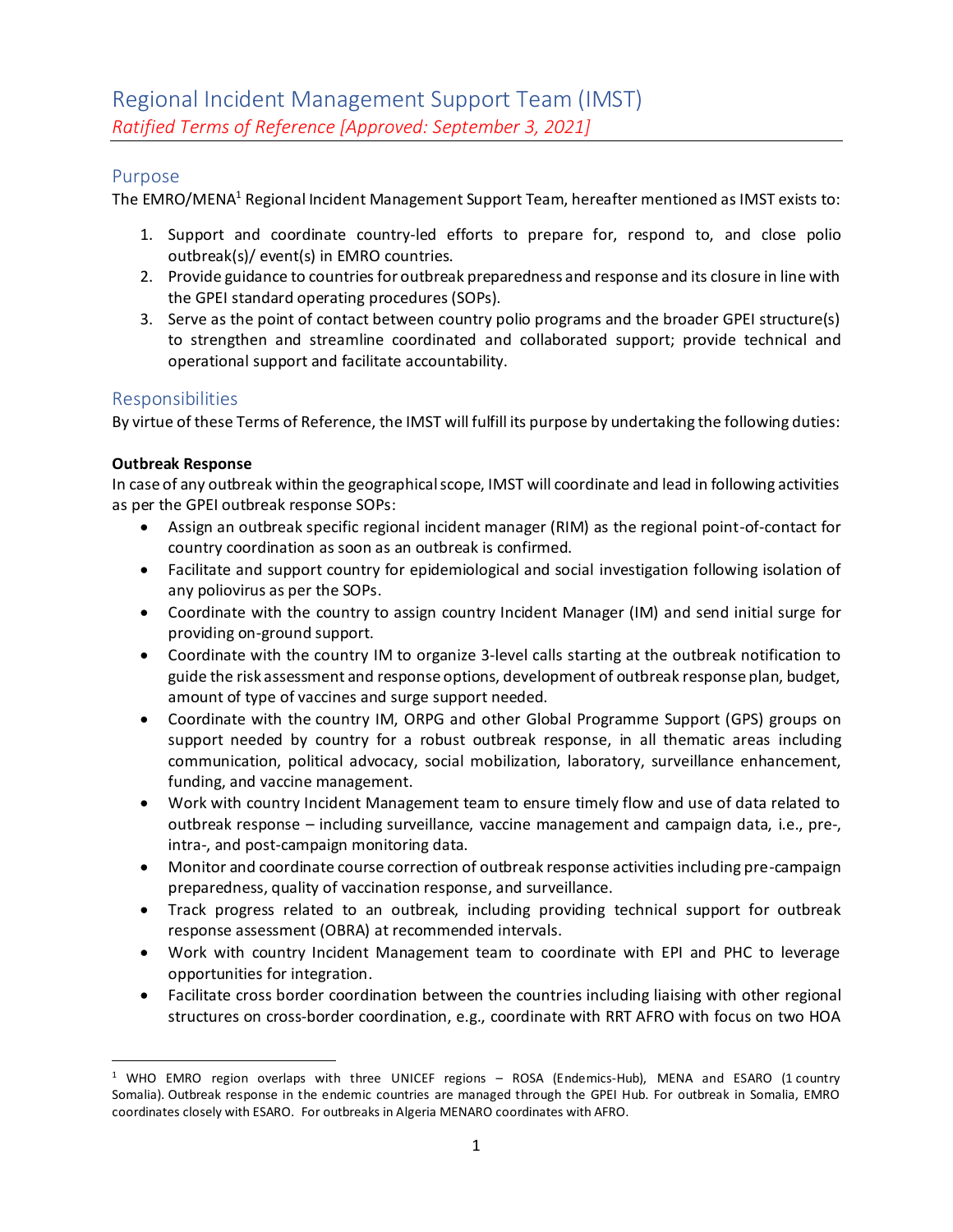Epi blocks (i.e., Block 1: Somalia, Kenya, Ethiopia, Djibouti, Uganda; Block 2: Sudan, South Sudan, Chad).

• Liaise with ORPG and GPS groups in support of country requirements including advocacy plans (with the Political Advocacy Group) and resource mobilization (Resource Mobilization Group).

# **Outbreak Prevention & Preparedness**

- Risk assessment:
	- $\circ$  Undertake regular bi-annual risk assessment, to guide the risk mitigation and outbreak response preparedness in the relevant countries.
- Prevention:
	- o Coordinate with ORPG, EPI in countries, and other stakeholders (EPI section WHO and UNICEF Regional Offices, and Gavi), on risk mitigation steps including intensification of routine immunization and integrated preventive campaigns as needed.
	- o Country focal points of polio regional office (IMST) will work with respective focal points from EPI and Gavi on risk mitigation measures.
- Preparedness:
	- o Ensure that countries have updated outbreak response plan which has been tested through outbreak response simulation exercise.
	- $\circ$  Coordinate and support countries on nOPV2 readiness, coordination, and subsequently for nOPV2 use.
	- $\circ$  Strengthen regional outbreak response capacity through identification and capacity building of surge support.
	- $\circ$  Liaise with OPRG and GPS groups to provide input on development of guidelines, SOPs, and protocols.

#### Gender Perspective

Gender mainstreaming (the process of assessing implications for women and men of any planned action, in all areas and at all levels) is an integral dimension to the achievement of gender equality, which is considered a powerful determinant of health outcomes and a major factor in the movement towards polio eradication.

The IMST is responsible for supporting gender mainstreaming and the GPEI gender strategy within the group by:

- Dedicating time to develop and undertake activities to mainstream gender in their respective group, in conjunction with the Gender Mainstreaming Group (GMG), on an annual basis, and ensuring completion of activities (e.g., training via webinars, coaching, and/or mentoring).
- Leveraging technical support from the GMG, where feasible and applicable, throughout the course of activities (i.e., across program planning, design, implementation, monitoring, evaluation) to ensure that a gender equality lens is being applied.
- Being aware of GPEI's Gender Equality Strategy KPIs and implementing actions to help meet the expected results, leveraging support from the GMG, where needed.

# Composition and Secretariat

A potential internal structure for the IMST is as follows: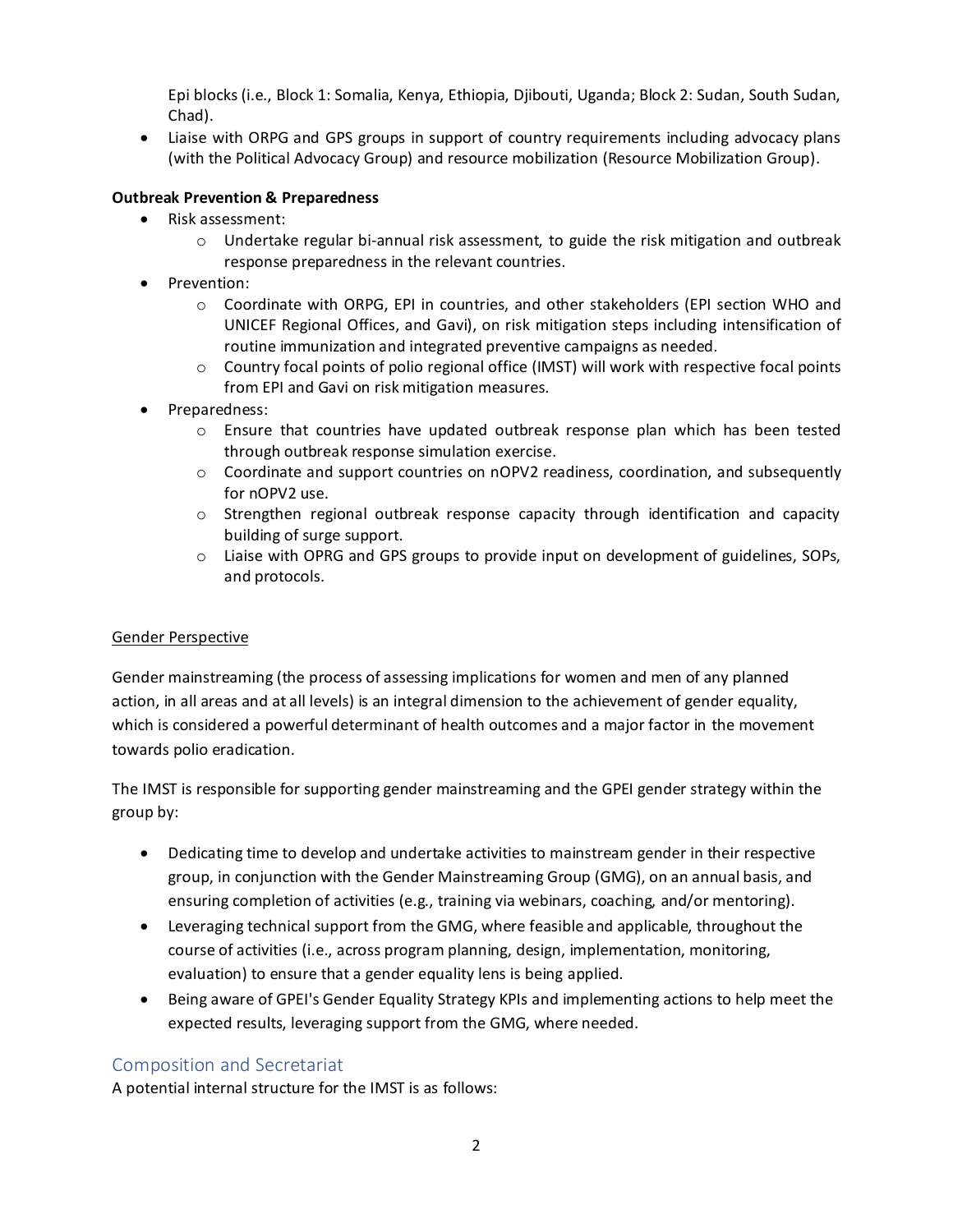

#### Leadership

• IMST will be co-chaired jointly by WHO Regional Country Support (CST) Team Leader and UNICEF Regional Polio Coordinator

#### IMST Co-Chair roles

- Responsible for ensuring coordination with ORPG, different constituents of IMST, and with countries and other regions.
- The co-chairs will be working closely with members of the ORPG for decision-making purposes related to outbreaks in EMR/MENAR.
- The co-chairs will be responsible for overall coordination of outbreak preparedness and response activities in the region.

#### IMST members

- IMST membership is drawn from the existing WHO and UNICEF structures, supplemented by additional thematic area specific members to fill the critical need.
- IMST members will have specific roles: RIMs, Data Managers, Outbreak Response focal point, GER (gender, equity, rights) focal point, Surveillance Data and Lab focal point, External Communications, Administration and Finance focal point, Polio C4D Specialist / Coordinator, Immunization specialist (Vaccine Management), Outbreak preparedness coordinator for nOPV2, and Training officer (listed in Annex A). Additional IMST members will be recruited on staff or consultancy contracts, as per the organogram or evolving need.
- Additionally, IMST members will also be drawn from partner agencies such as CDC and BMGF, subject to need, availability, and suitability.

#### Coordination mechanisms

• *Internal IMST*: Coordination is led by the co-chairs, one each from WHO and UNICEF. Apart from issue-based ad-hoc calls, it will be done through bi-weekly calls on all ongoing issues.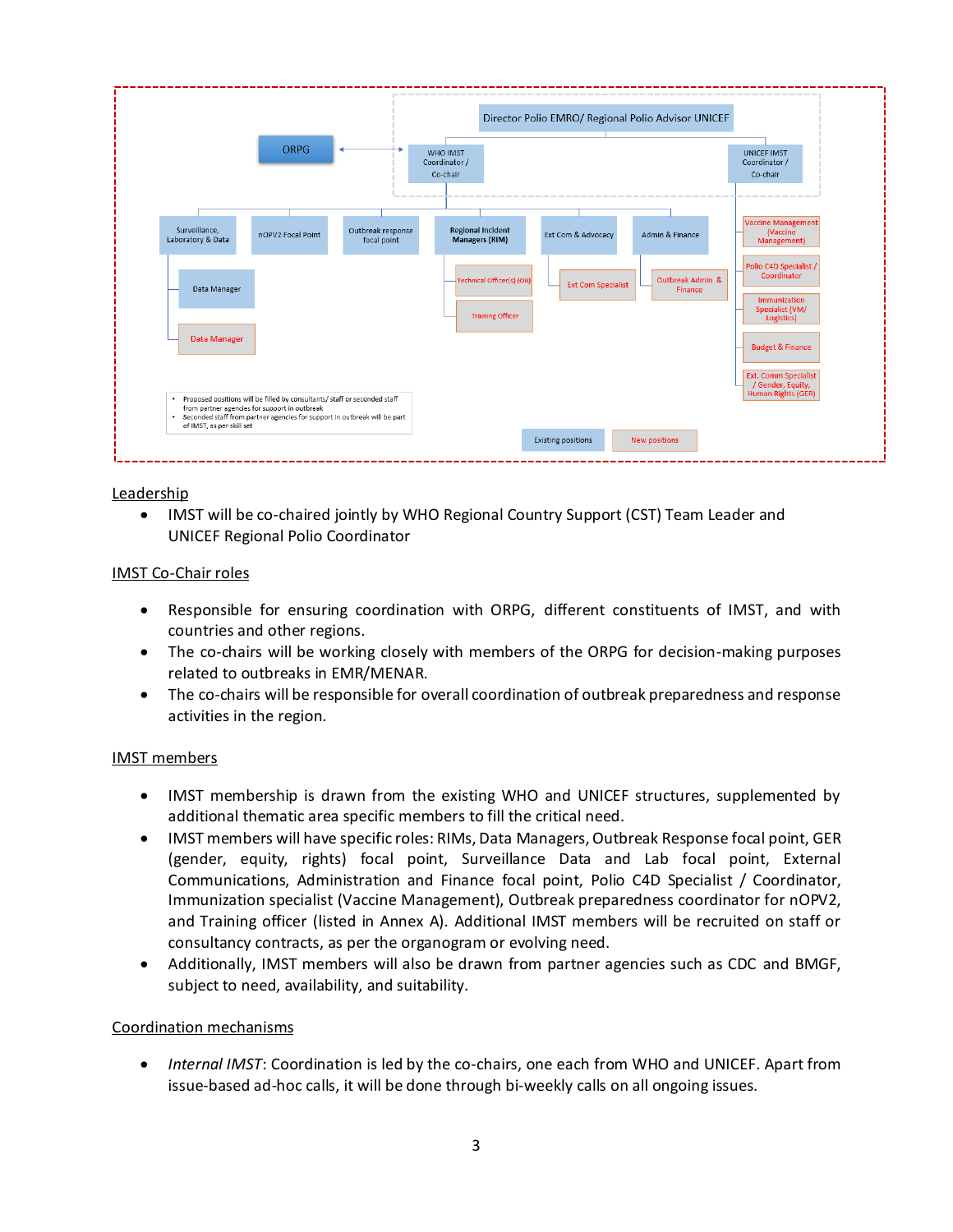- The Secretariat role for the IMST shall be filled by the regional Outbreak Response focal point of IMST. This focal point will be responsible for tracking key outbreak activities and progress, maintaining action items and follow-up, and organizing knowledge and information management for IMST.
- *IMST with countries*: A dedicated Regional Incident Manager (RIM) will be assigned for each outbreak. RIMs will act as the focal person for the country and will coordinate with and provide support to the countries' responsible. This will include weekly call of IMST with the affected countries.
- *IMST with ORPG*: ORPG-IMST coordination will occur through weekly planned meetings and issuebased ad hoc meetings. Three-level calls will be organized on need basis to streamline coordination and support to countries.
- *IMST with cross-regional*: IMST will engage in cross-regional coordination based on epidemiological and response/preparedness needs. IMST will coordinate with RRT at chair level on monthly basis and for HOA coordination will be done through weekly Epi block calls between relevant countries and focal points from IMST and RRT.
- *IMST with other groups*: IMST will engage with other GPS groups on issues such as Surveillance, communication, advocacy etc. IMST will determine the best mode and rhythm of engagement with the relevant GPS groups in the next 3-6 months.
- *IMST with GPEI partner agencies:* IMST co-chairs will engage with regional focal points of GPEI partner agencies (BMGF, CDC).

# Advocacy

- IMST will leverage regional advocacy mechanism by engaging country representatives of WHO and UNICEF. Regional Directors of WHO EMRO and UNICEF MENA/ESARO will be regularly engaged with quarterly update. Regional Polio subcommittee will be also be regularly engaged in outbreak preparedness and response.
- For specific advocacy needs, IMST will stepwise escalate the issue to two representatives, regional programme leadership, the two Regional directors and Regional polio subcommittee.
- IMST will coordinate with PAG for higher level advocacy, including engaging Polio Oversight Board.

# **Secretariat**

- The Secretariat role shall be determined by the Co-Chairs.
- Outbreak Response Focal Point of IMST is designated as the primary contact for the Secretariat.
- The Secretariat supports the IMST with the following, as needed:
	- o Facilitating work in collaboration with the Co-Chairs;
	- $\circ$  Assisting in IMST technical meetings (with support from designated administrative support staff), e.g., scheduling, planning logistics, compiling agendas, sharing meeting materials (prereads and post-discussion)
	- o Tracking action items and coordinating on progress to closure of action items;
	- o Scheduling and preparing progress reports, in conjunction with the Co-Chairs;
	- o Coordinating with other groups; and
	- o Maintaining responsibility for knowledge management / information management, e.g. files, dashboard, etc.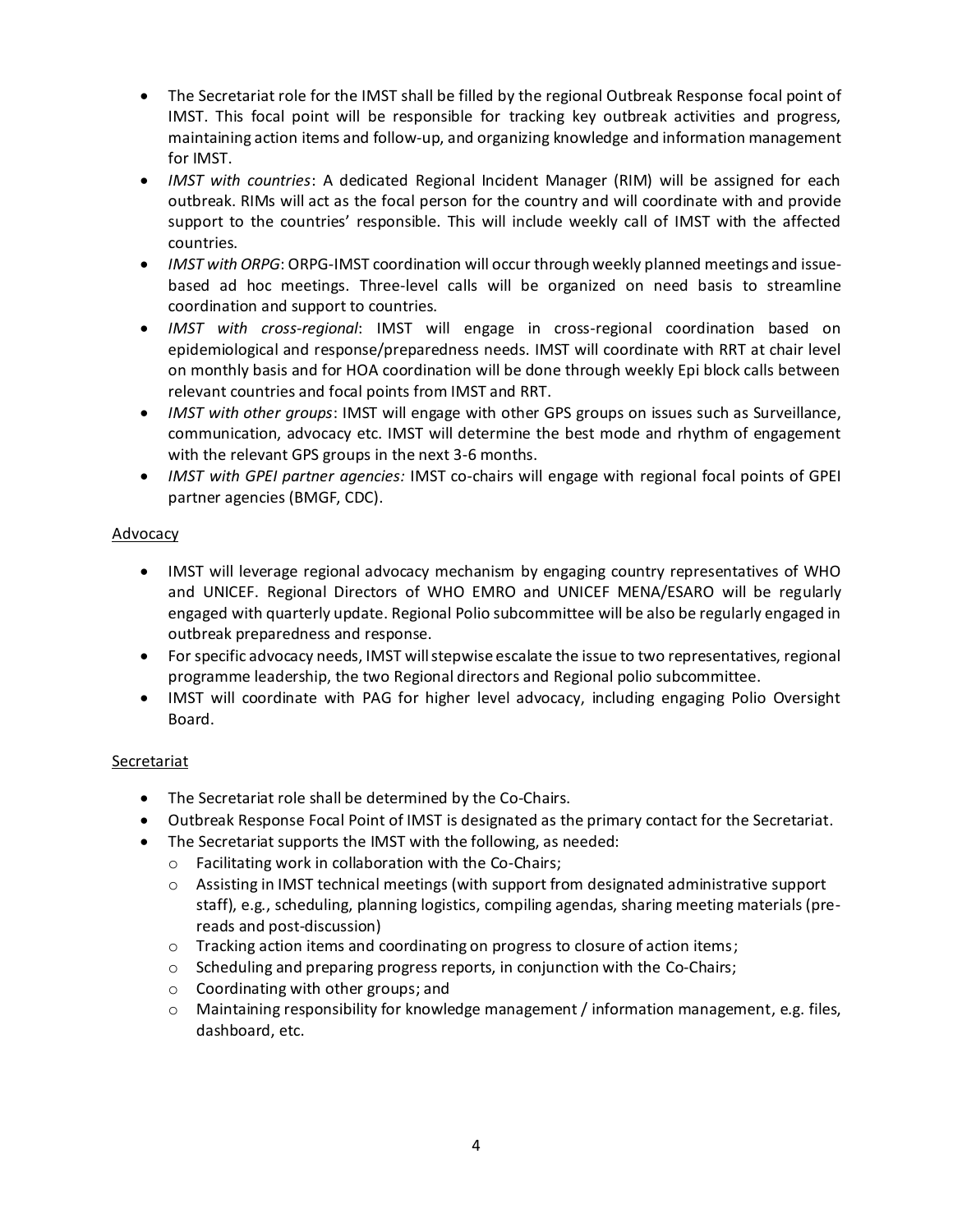# Accountability

- The IMST is accountable to the SC in collaboration with the ORPG for all issues related to outbreak preparedness and response for EMRO/ MENA countries.
- The IMST also reports to the WHO Regional Polio Director and UNICEF Regional Polio Advisor, and through them to the two Regional Directors. In close coordination with the ORPG, the IMST will monitor and track key areas of SOPs and Key Performance Indicators (KPIs) related to outbreak response and preparedness (please refer to Annex B).
- Individual IMST members serve in their functional roles and performance is assessed through their organization's performance management system and standards.
- IMST will review thematic area wise performance twice yearly to suggest corrective measures to the respective organizations, if needed.

## Reporting

- The IMST in collaboration with the ORPG, shall report progress against key performance indicators to the SC on a quarterly basis and as requested by the EMU.
- In coordination with the EMU, the IMST contributes to status reports for the POB as requested.
- The IMST shall regularly report progress and challenges to the Regional Sub-Committee on Polio Eradication and Outbreaks and the Regional Certification Commission during their meetings.

## Decision Making

- Decision-making authority for the IMST resides with the Co-Chairs. As appropriate, this authority may be delegated to other individuals within the IMST to facilitate efficient decision-making.
- In case of disagreement, the Polio Director will arbitrate and make the final decision.

IMST will coordinate and shares decision making with ORPG on the following:

- Outbreak response options proposed by respective countries including scope and type of vaccines
- Outbreak response budget, vaccines, and other resource requirements
- Surge support need and deployment
- Identification and deployment of Regional Incident Managers
- Nomination/ deployment of country incident managers
- Outbreak response assessment and closure

# Rhythm of Business

# Meeting Scheduling & Participation

- IMST Outbreak calls at regional level will be conducted twice a week focused on support to the outbreak countries.
- IMST-Country calls: Regular (weekly up to end of R1 or fortnightly thereafter) with individual countries and regional colleagues, convened by RIMs.
- IMST-ORPG call: weekly; 3-level calls held at start of OB, pre/post campaign to review preparedness and quality indicators for corrective measures.
- nOPV2 regional working group (RWG): Weekly calls with all the countries preparing for nOPV2. Reassess frequency after preparedness is verified.
- AFRO RRT-IMST Calls: Monthly.

#### Documentation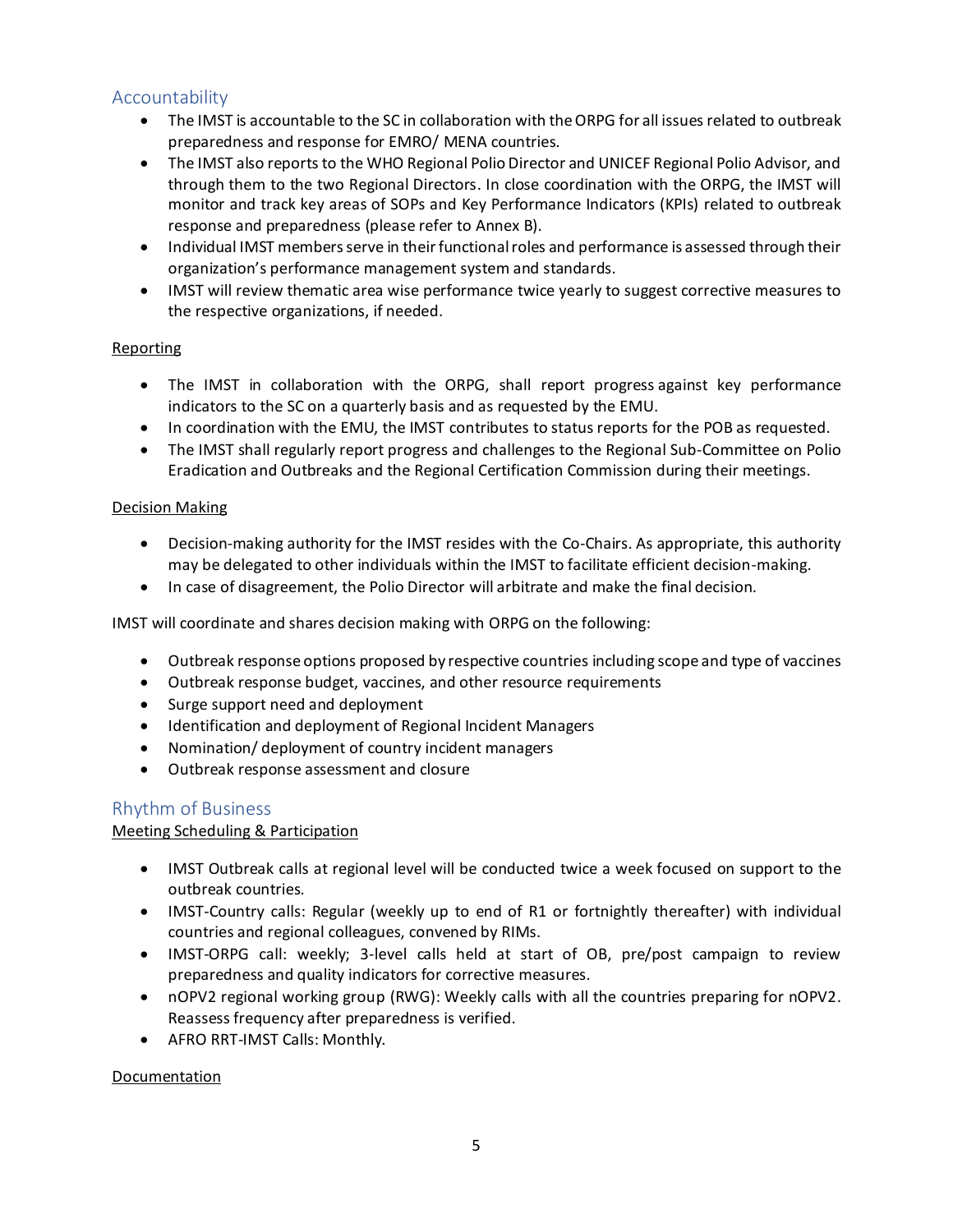- Six monthly workplan
- Monthly situation reports (SitReps)
- IMST Outbreak Response dashboard with key data on outbreak and response

# TOR Ratification

- By February 28, 2022, this TOR is to be reviewed by the Co-Chairs; this timing equates to  $\sim$ 6 months after initial ratification by the SC.
- Post-February 28, 2022, this TOR is to be reviewed by the Co-Chairs, on an annual basis, at minimum.
- After reviews by the Co-Chairs, any proposed amendments to the TOR must be submitted to the EMU, for approval by the SC. Amendments can be submitted on an as needed basis.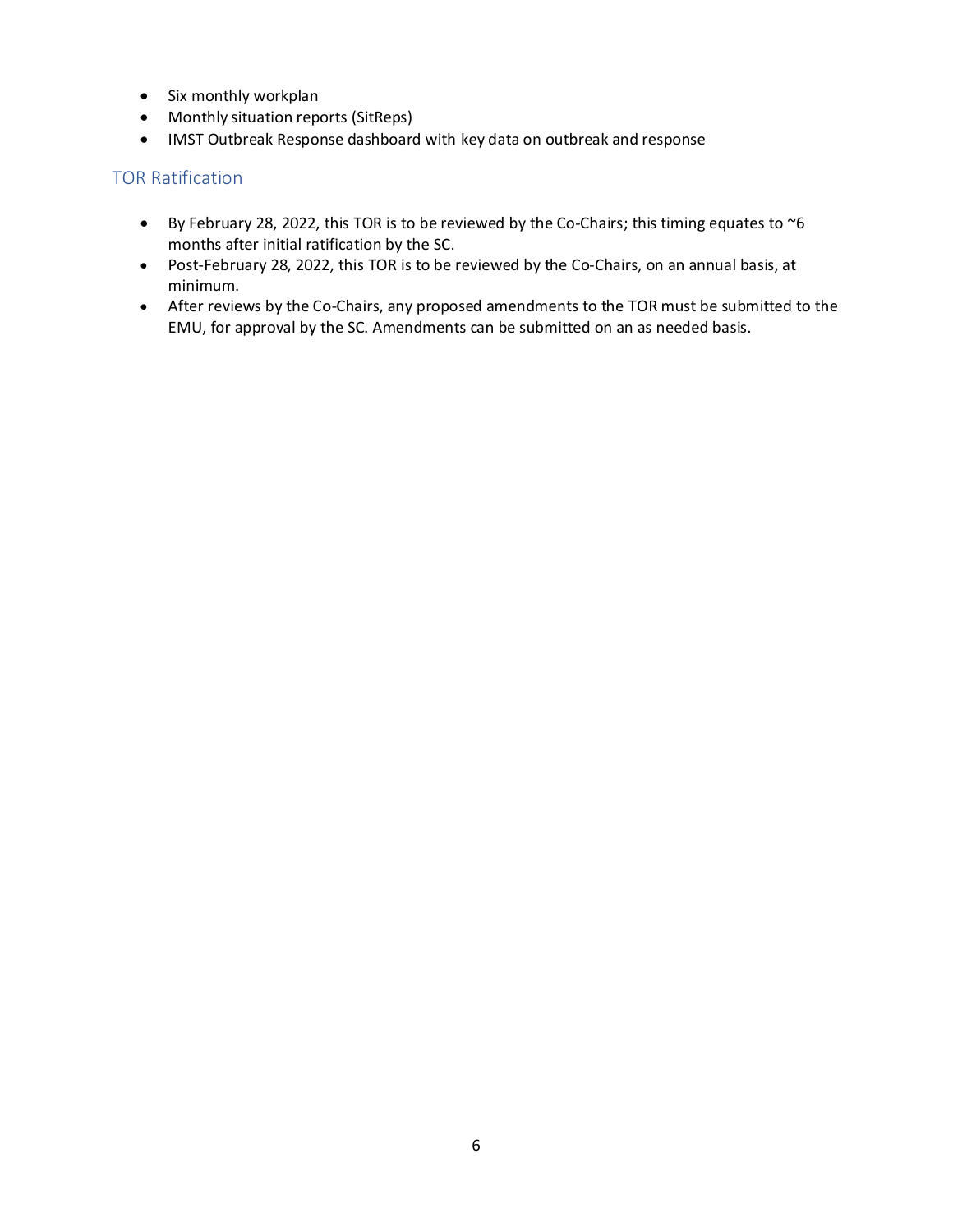# Annex A: IMST members roles

- o Assigned Outbreak **specific RIM** will work with country team in development of outbreak response plan, OB budget and setting up of coordination mechanism in country, work with IM from OPRTT and regional IMST members (Laboratory, Surveillance, Communication, VM&CLL, C4D, Finance and surge support) and will share regular updates to IMST, OPRTT, GPEI partners
- o **Outbreak Response focal point** will work across RIMs and other IMST functional roles to track key outbreak activities and progress, maintain action items and follow-up, and organize knowledge management and information management for IMST.
- o Surveillance Data and Lab focal point
	- **Surveillance & Data focal point** will provide strategic guidance and support in surveillance strengthening measures including fast tracking stool shipment, analysis of surveillance data. This group will also provide support to the countries in analysis and presentation of data from the outbreak response.
	- **Laboratory focal point** will notify IMST on new isolates and coordinate with the concerned laboratory on support for fast tracking testing, shipment of samples and coordinating support, logistics required to the lab. Increasing laboratory capacity (if in country) becomes critical and requires regional support. Lab lead will also coordinate with IM on expansion of Environmental surveillance as part of surveillance strengthening.
- o **External Comms focal points,** including one serving also as a **Gender, Equity and Human Rights (GER) focal point** will provide external communication support to the country including media response, talking points etc., coordinate with HQ on notification and IHR statement, production of regional SITREP. Support to country for National SITREP as capacities for communication are strained during an OB.
- o **Admin & Finance focal point(s)** will coordinate submission of the budget to OPRTT and coordination on timely release of funds to the countries – providing guidance and support in developing the budget in line with OPRTT needs and reviewing the budget before submission. S/he will also support country teams with regular guidance and fast-tracking regional level and HQ level administrative requirements becomes an essential role.
- o **Polio C4D Specialist / Coordinator** will support to the outbreak countries for planning, implementation, and monitoring C4D related activities of outbreak response and support overall coordination.
- o **Immunization specialist Vaccine Management (VM)** will coordinate vaccine and cold chain support, coordinate outbreak support and provide on ground support for vaccine management, particularly for mOPV2.
- o **Immunization specialist VM/Logistics** will coordinate vaccine supply and logistics support including capacity building of national level staff at governmental and WHO/UNICEF level.
- o **Outbreak preparedness coordinator for nOPV2** will provide technical support to countries on nOPV2 vaccine preparation and readiness, and subsequent use of nOPV2 in 2021.
- o **Training Officer** will coordinate capacity-building efforts and trainings, including Polio Outbreak Simulation Exercise (POSE).